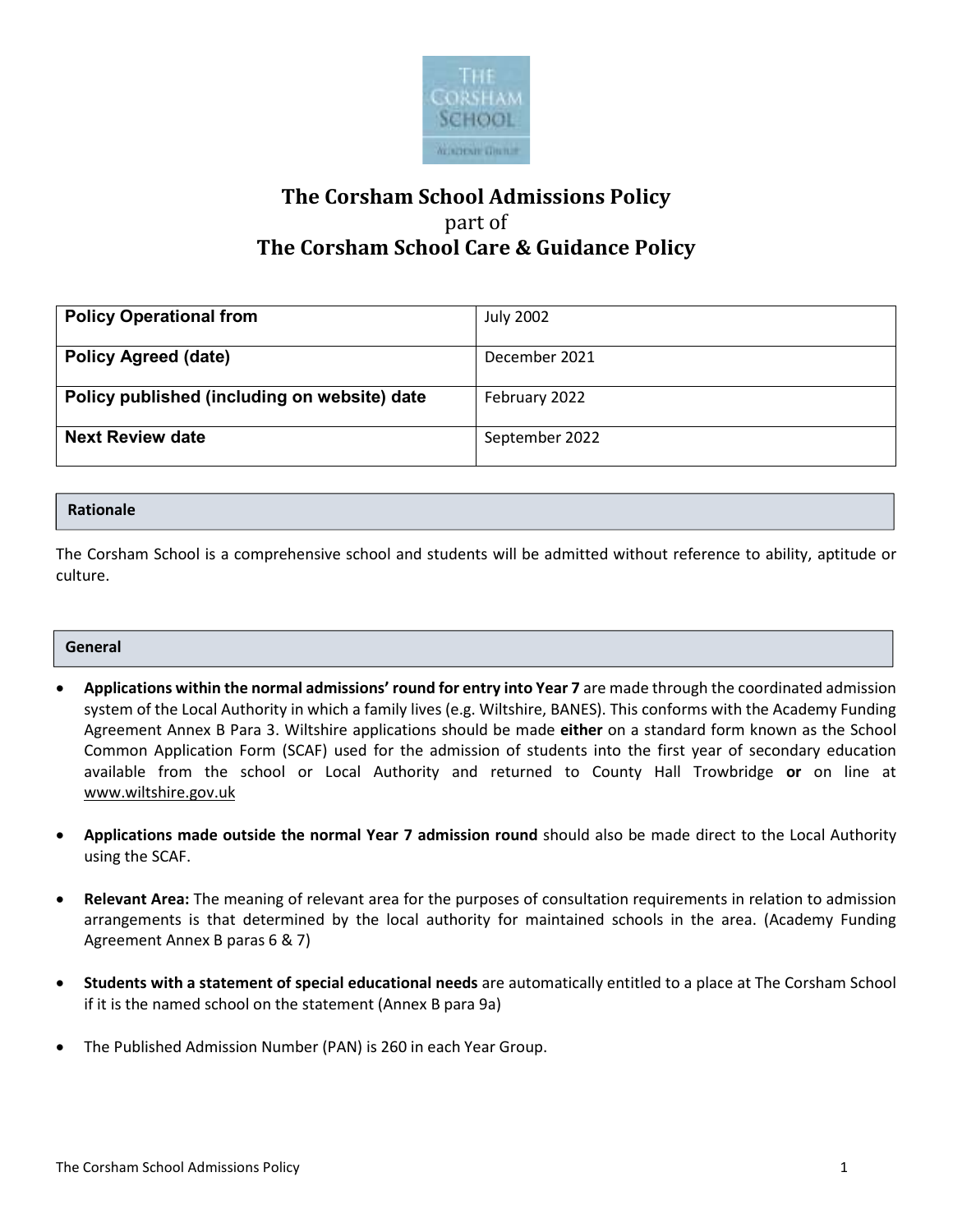#### **Normal Admissions' round for entry into Year 7 2023**

- The deadline for applications for places at The Corsham School in Year 7 2023 is 31<sup>st</sup> October 2022 at noon. Applications are possible after this date, but they will be treated as late admissions under Wiltshire's agreed procedures.
- Parents and carers of Year 6 students will be notified of decisions by the Local Authority on 1<sup>st</sup> March 2023

#### **Priority for Admission**

The priority for admission conforms with Annex B para 9b and will be:

- **a) Children in Care (Looked After Children)** a 'looked after child' or a child who was previously looked after but immediately after being looked after became subject to an adoption, residence, or special guardianship order. A looked after child is a child who is (a) in the care of a local authority, or (b) being provide with accommodation by a local authority in the exercise of their social services functions (see the definition in section 22 (1) of the Children Act 1989).
- **b) Vulnerable Children:** Children from families registered with the National Asylum Support Service, children with a medical condition where written evidence is available from a senior clinical medical officer and the child's general practitioner or specialist showing that it would be detrimental to the child's health not to admit him/her to the school, children with particular educational needs where written evidence is available from Central SEN services to show that it would be detrimental to the child not to be admitted to the school. For the purpose of the above criteria the word 'families' is determined as living at the same address at the time of the application and also living at the same address on a permanent basis. Proof will be required.
- **c) Designated Area and Shared Area Multiple Births:** Children who are twins (or other children of multiple births) applying for places at the same time and who are living at the same address which is within the designated area or shared area of the school.
- **d) In Area Siblings:** A child is considered under this criterion if a sibling is attending the school and where the child lives within the designated area or shared area at the same address as the sibling. The sibling must not be in year 11, 12 or 13 of the school at the deadline date. Step, half and foster siblings are included in this category.
- **e) Other In- area Children:** Children resident within the designated area or shared area who do not qualify under one of the criteria above.
- **f) Other Multiple Births:** Children who are twins (or children of other multiple births) applying for places at the same time and who live at the same address which is outside the designated or shared area for the school.
- **g) Out of area Siblings:** A child is considered under this criterion if a sibling is attending the school as at the deadline date and where the child lives at the same address as the sibling. The sibling must not be in year 11, 12 or 13 at the deadline date. Step, half and foster siblings are also included in this category.
- **h) Other Children:** Children to whom none of the above criteria apply.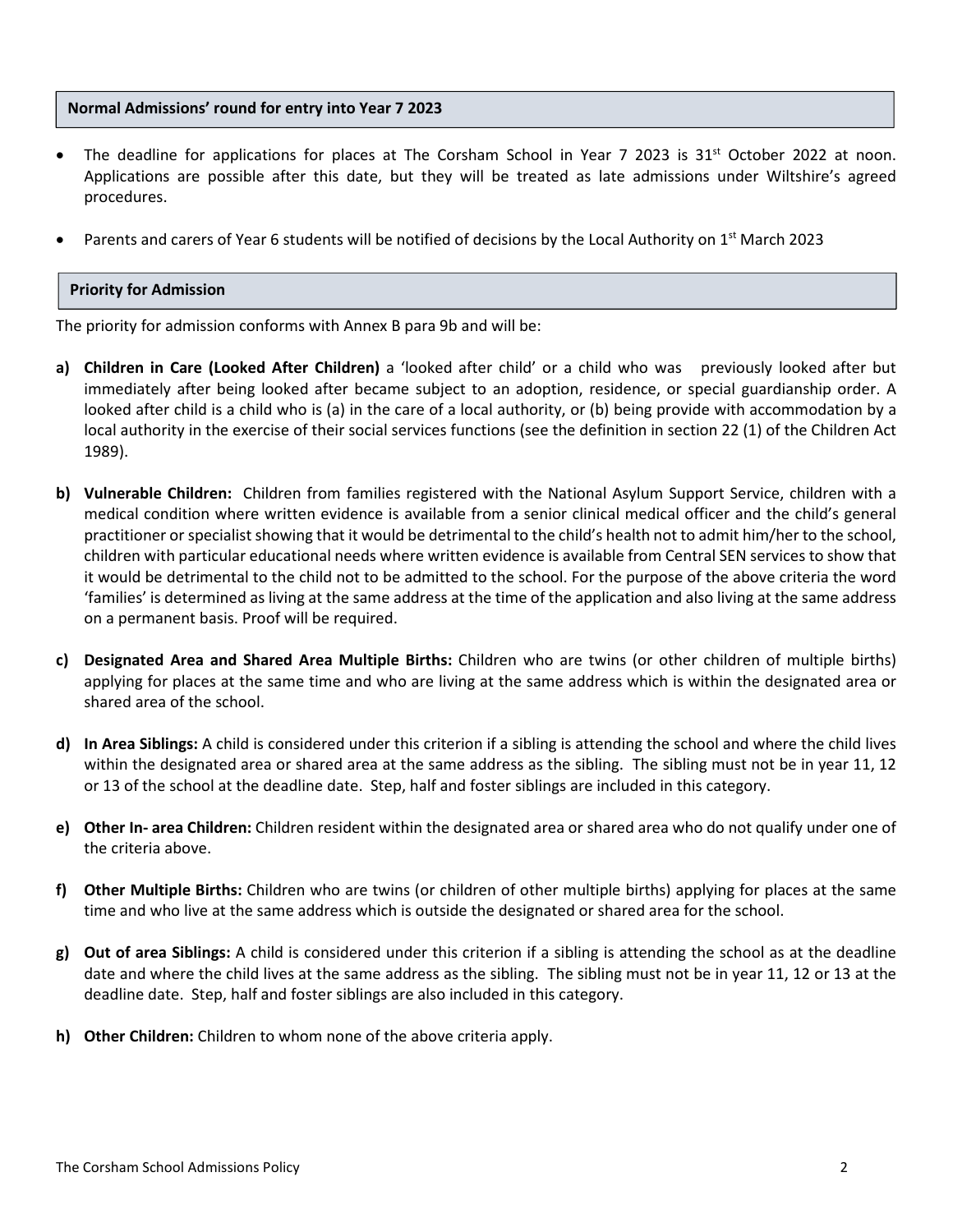#### **Places will be offered up to the school's Published Admission Number (PAN)**

If the school is oversubscribed the straight-line distance from the child's home address to the school will be used as the determining factor. Distances will be measured according to the Ordnance Survey Grid reference for both the school and home address. Those living closer to the school will be given priority.

If two or more children with the same priority for admission live an indistinguishable distance from the preferred school, but cannot all be admitted then the available places will be decided by means of casting lots.

In the event of oversubscription, a waiting list will be maintained, ranked according to the criteria set out above. Applicants will join the waiting list according to these criteria regardless of the order in which the application is received. When a place becomes available, it will be allocated to the child at the top of the waiting list.

### **Under Age Entry to Year 7**

In exceptional circumstances the Governors' School Admission Panel will consider under age entry to Year 7 from primary school.

Applications will be considered on the following basis**:** 

- A student has a statement which stipulates an early secondary education or
- The parents request early entry and give valid educational and social reasons

When an application is made without the support of a statement of educational needs, the following will be required**:** 

- Detailed information from the Head teacher of the primary school on
	- o academic maturity
	- o social development
	- o physical maturity
	- Discussion with the parents and student, organized by the Primary Liaison Co-ordinator.
- The advice of the Local Authority's Educational Psychologist

When the primary school is unable to support the application, the recommendation of the Local Authority's Educational Psychologist will be placed before the Governors' Admission Panel.

When the primary school supports the application, the Admission Panel may choose not to request the advice of the Local Authority's Educational Psychologist

The above procedures for under age entry to Year 7 will work in conjunction with the admission criteria to determine all admissions to the The Corsham School irrespective of age.

**Admission of children of UK Service personnel and other Crown servants (including Diplomats) outside the normal admissions' round**

- Applications will be considered in advance of a move into the county. Until a fixed address is given, the unit address will be used and a school place will be allocated accordingly.
- Proof of posting should be sent to the local authority as soon as possible
- A letter of support from the CO will be used as evidence of a move if a posting note does not indicate the housing arrangements.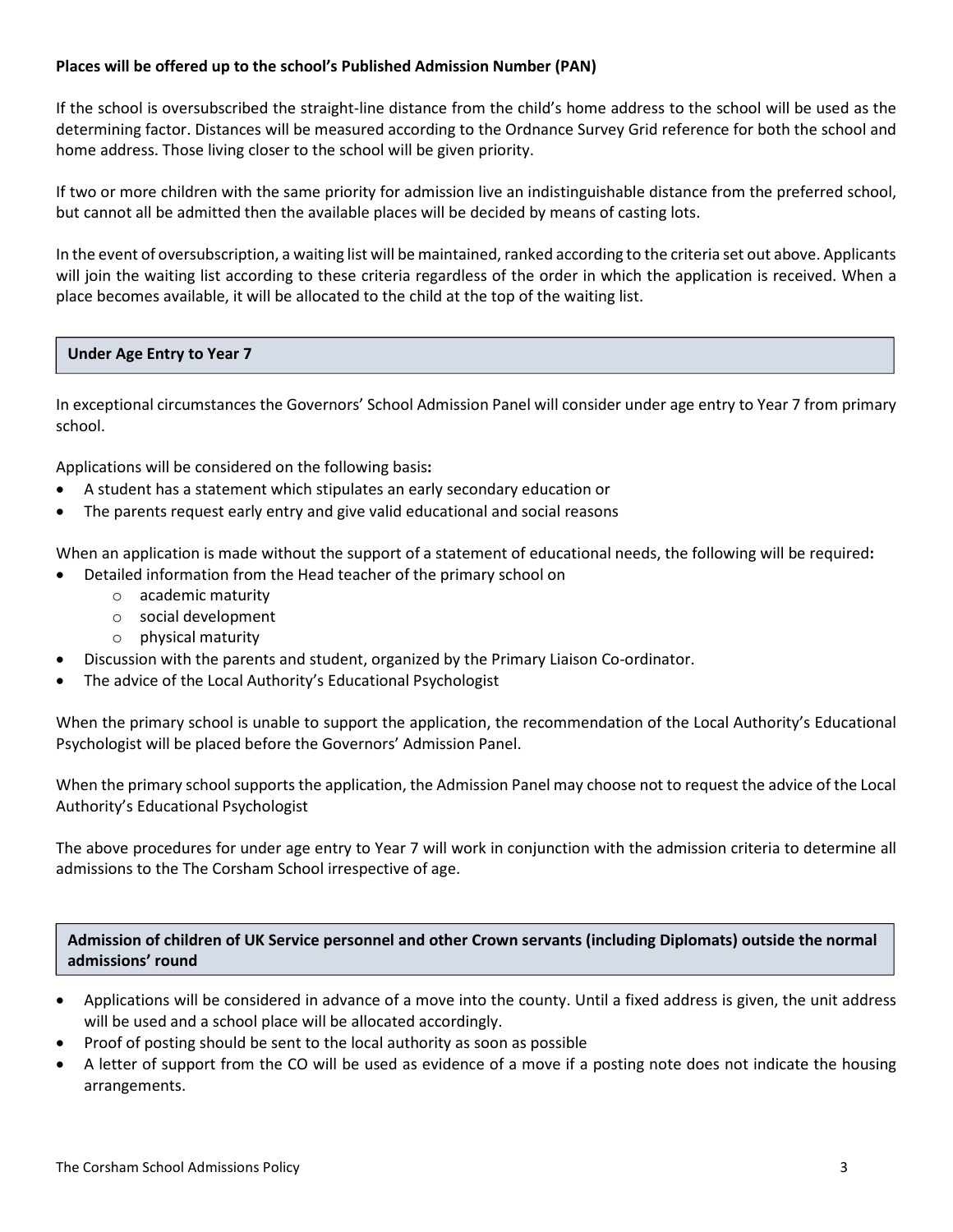- Children will be considered to be siblings if any other brother or sister is going to be attending a school. Their position on any waiting list will be set accordingly.
- **NB: It isn't always possible to admit to popular schools so no school place can be guaranteed.**

#### **Applications for school places outside the normal round**

Parents contacting the school to seek admission outside the normal round will be asked to complete an 'Admission Enquiry Form' on which they will be asked to indicate basic details of their potential request. If they decide to make a formal application, this must be done direct to the Local Authority using the School Common Admission Form (SCAF) who will forward details to the school.

Other applications for admission to Years 7-11 beyond the normal transfer age should be made to the Local Authority, although Governors will first consider whether places are available up to the year group's Published Admission Number (PAN), if available places remain oversubscribed, applicants will join the waiting list according to the criteria described above. The Corsham School will follow the agreed Local Authority Fair Access Protocol for hard-to-place children.

#### **Over-subscription criteria Years 7 to 11 -** as for Year 6

#### **Corsham6th Admission Policy**

Priority for admission to the Corsham6th will be given to students in Year 11 at the school. The school will take into account the following factors when deciding whether to offer a student a place in the Corsham6th:

- that a minimum of three courses are followed
- that the prospective student has met the qualifications for admission to the Corsham6th and for the separate courses chosen.
- For the Advanced Level pathway of three or more A level courses students need to achieve 5 grade 5 GCSEs. In most cases, particularly for the traditional subjects, students will require a grade 6 to start the courses.
- For the vocational pathway students will need to achieve 5 grade 4 GCSEs.
- All cases will be judged on individual merit.
- That the student's attendance and conduct in KS4 indicate that they will benefit from a place in the Corsham6th
- That there is a suitable combination of courses available;
- That there are sufficient places on individual courses;
- That students are prepared to commit themselves to the expectations of a Corsham6th student as set out in the "Corsham6th Agreement".

Where an applicant to the Corsham6th does not meet the above criteria, they may be admitted at the school's discretion, on a personalized contract, for a probationary period of three weeks. Full admittance to the Corsham6th will be subject to the successful completion of the contract.

Additionally, Subject Leaders will assess the suitability of *all* students on their chosen courses in the first three weeks of the school year in Year 12. Continuation on Corsham6th courses is subject to successful assessment at the end of this three-week period. Students who are not demonstrating the potential needed to be successful will be given support and advice on courses where success is more likely.

- The Year 12 Admissions Number of **external** entry is 25.
- Students to be enrolled in the Corsham6th for a maximum of 3 years
- Progression from Year 12 to 13 will be dependent on the student attaining at least a Grade D at external AS exams or pass grade at the internal mock examinations.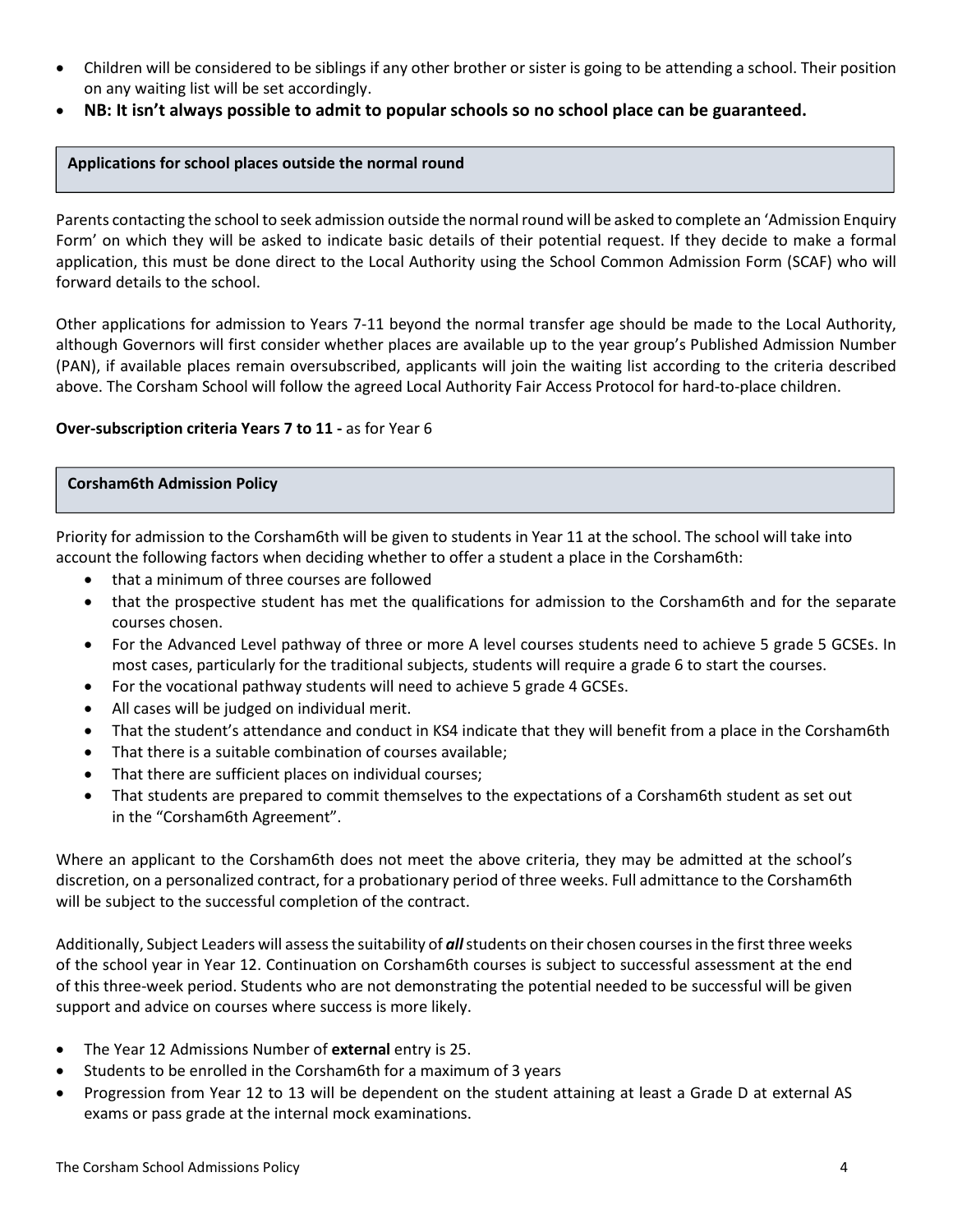- If, after all the factors listed above have been taken into account, the school is oversubscribed for external admissions to Year 12, the final offer of places will be decided by applying the over-subscription criteria that are used to determine admission at the normal age of transfer.
- A full description of the courses available, including the GCSE qualifications required, is in the current Corsham6th Prospectus. The summary of qualifications is also at Appendix 2

#### **Oversubscription Criteria for External Year 12 Candidates**

If there are more applications than places available, the Governors' Admission Panel will apply the following selection criteria:

- The student has a sibling attending at the time of admission.
- Students resident in the designated area for The Corsham School as defined by the Local Authority Map.
- All students not previously covered by these criteria.

In the event of a tie with regard to the above criteria, the Panel will make the decision based on distance. Distances supplied by the Local Authority will be used and they will measure the straight-line distance using the Ordnance Survey Grid reference for both the school and home address. Those with the least distance will be given priority. Should this prove to be inconclusive, random selection by casting lots will be applied.

#### **Right to Appeal**

Parents and carers have the right to appeal in writing stating reason to an Independent Admission Appeals' Panel if their child is not offered a place at The Corsham School. This should be made to the Local Authority who will administer and present appeals on the school's behalf.

The appeal process is straightforward and non-confrontational. Both the clerk and the panel are completely independent of the school and are trained to work within a legally-defined appeals' procedure which conforms with Academy Funding Agreement Annex B paras 2 & 5 and the School Admissions Code and School Admissions Appeal Code published by the DfE.

The determination of the appeal panel is binding on all parties.

#### **Responsibilities**

#### **Role of the Governors' School Admission Panel**

The Governors' School Admission Panel will meet as part of calendared Governors' Care Guidance and Support for Learning Committee. This panel will:

- Confirm the number of places to allocate
- Allocate places for in-year transfers, if necessary using the over-subscription criteria
- Rank all students in Year 6 who have indicated The Corsham School as a preference by reference to the oversubscription criteria

The following responsibilities will be reflected in the appropriate job descriptions:

## **Support Staff (Administration)**

To notify Transition Coordinator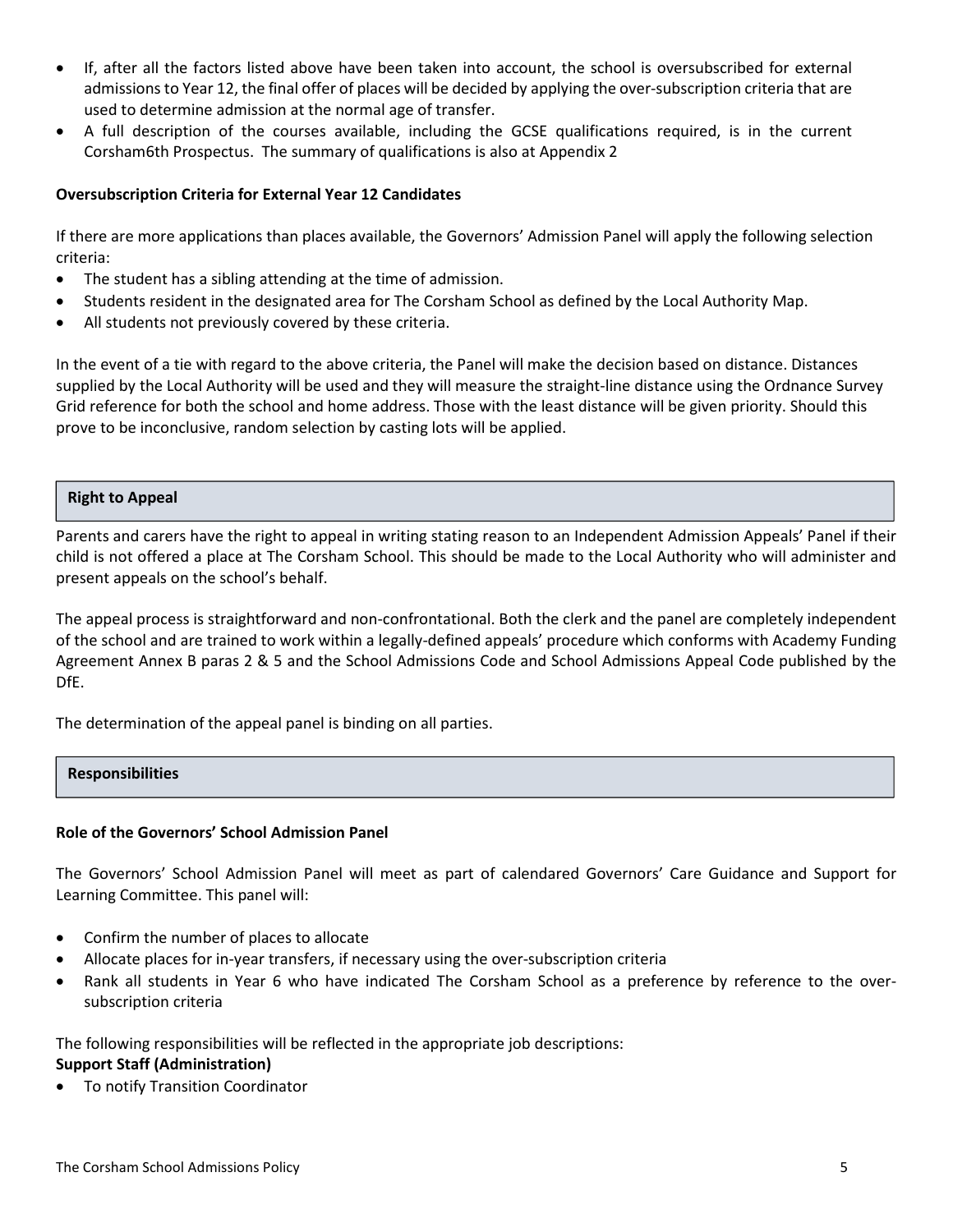#### **Transition Coordinator**

- To follow procedure in Admission Protocol documentation
- To report to Governors' School Admission Panel
- To inform Year Learning Manager of prospective admission to the year group

#### **Head of Year /Head of House**

- To follow procedure in Admission Protocol documentation
- To notify CTLs if cause for concern / SEN

#### **Curriculum Team Leaders**

To allocate appropriate teaching groups

#### **Assistant Headteacher (Care and Guidance)**

- To oversee all aspects of admissions
- To report to Governors' School Admissions Panel
- To report to and attend all Independent Admission Appeals

**Reference should also be made to:** 

- **Academy Funding Agreement, Annex B 'Requirements for the admission of pupils to The Corsham School' the terms of which shall prevail if there is any discrepancy between the Annex and the contents of this policy.**
- **LA Fair Access Protocol**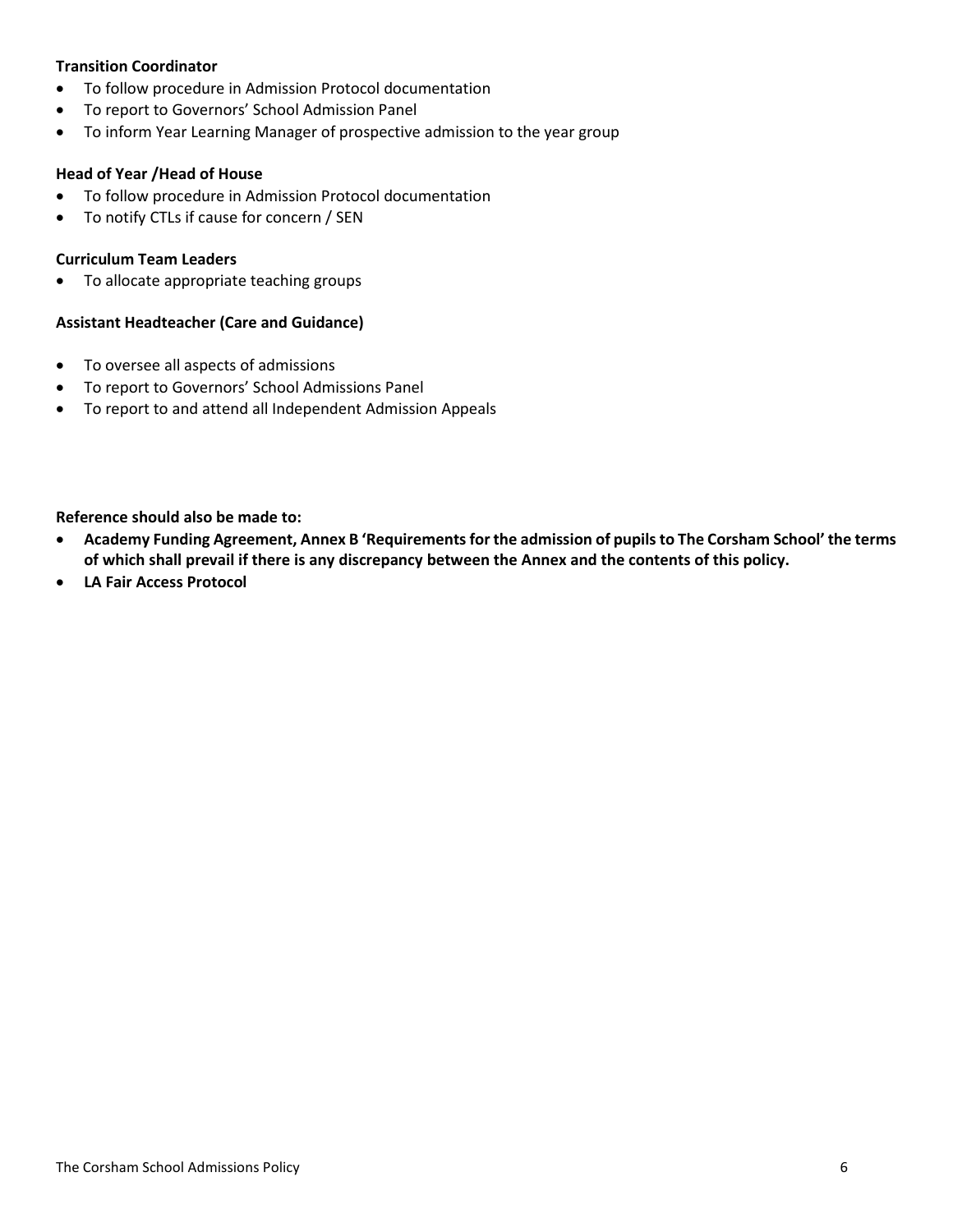## **Appendix 1**

### **Wiltshire Council Fair Access Protocol**

 Schools will act in accordance with the Fair Access Protocol which has been adopted to give access to educational provisions for hard to place children and includes those children and young people of compulsory school age in some or all of the following categories:-

- those who are in care of a Local Authority (previously known as Looked After) \* (see below)
- those attending a YPSS centre who need to be reintegrated back into mainstream education;
- $\bullet$  those who are permanently excluded\*;
- $\bullet$  those who are out of education for longer than one school term.
- those whose parents have been unable to find them a place after moving into the area because of a shortage of places;
- those withdrawn from schools by their family following fixed term exclusions and unable to find another place.
- $\bullet$  those who are refugees or asylum seekers;
- $\bullet$  those who are homeless;
- ◆ those without a school place and with a history of serious attendance problems;
- $\bullet$  those with unsupportive family backgrounds, where a place has not been sought;
- $\bullet$  those known to the police or other agencies;
- $\bullet$  those who are carers;
- those who have special educational needs (SEN) but without statements;
- $\bullet$  those who are travellers; and/or
- $\bullet$  those with disabilities or medical conditions.

\* Exception to this protocol- The Local Authority (Wiltshire) has the legal power to direct a school to admit a child in its care to a school best suited to that child's needs. This action will be taken in the best interests of the child.

 In the vast majority of cases children and young people requiring a school place will continue to be admitted in accordance with the usual admission procedures rather than through this protocol